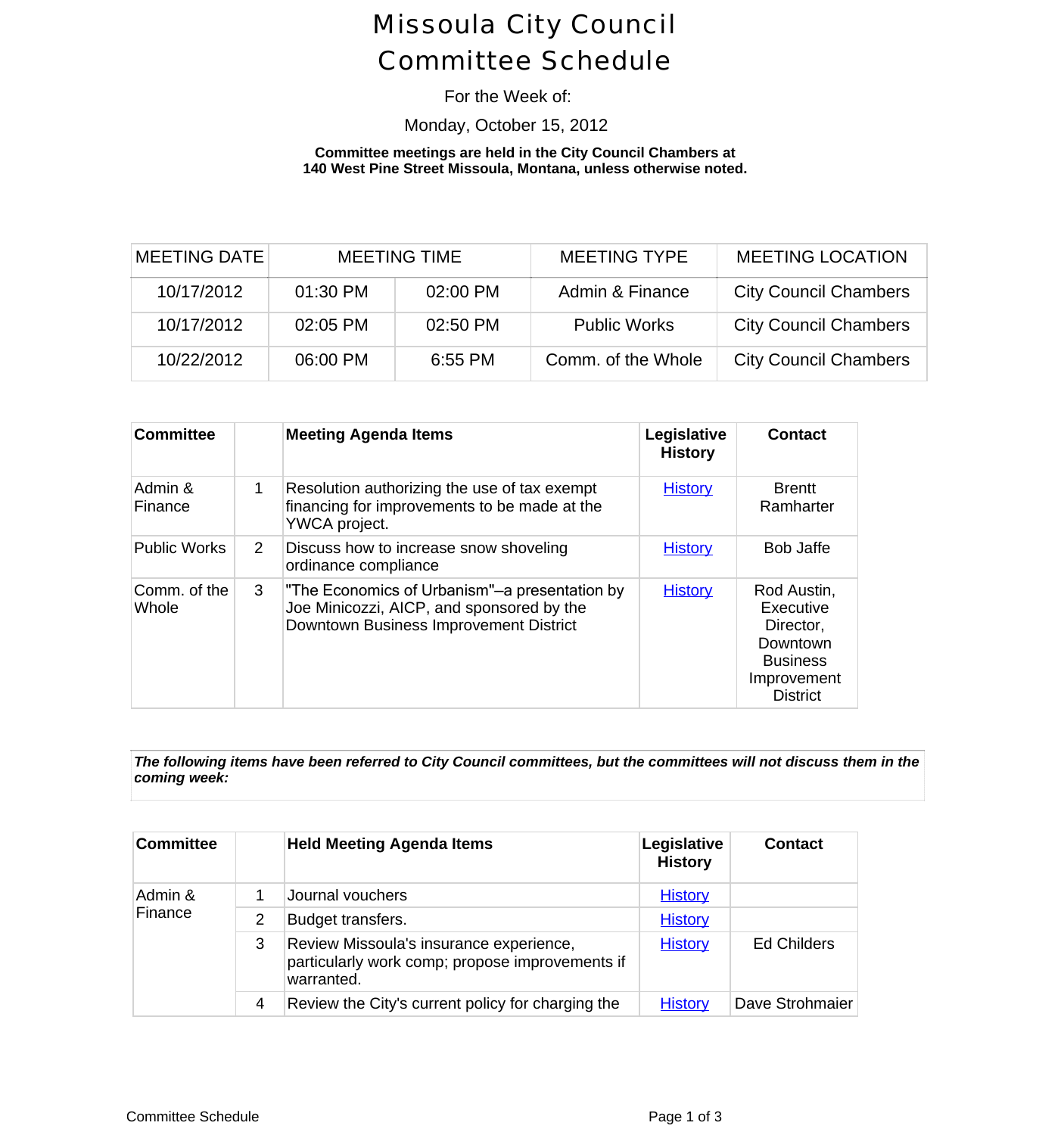# Missoula City Council Committee Schedule

## For the Week of:

#### Monday, October 15, 2012

#### **Committee meetings are held in the City Council Chambers at 140 West Pine Street Missoula, Montana, unless otherwise noted.**

|                       | 5              | Disposition of surplus City land.                                                                                                                                                                                                                                                  | <b>History</b> | Nancy Harte           |
|-----------------------|----------------|------------------------------------------------------------------------------------------------------------------------------------------------------------------------------------------------------------------------------------------------------------------------------------|----------------|-----------------------|
|                       | 6              | Council rules to change the Council's regular<br>meeting schedule to two meetings per month.                                                                                                                                                                                       | <b>History</b> | Marty Rehbein         |
|                       | $\overline{7}$ | Ordinance creating a new chapter of the Missoula<br>Municipal Code, Chapter 8.18 entitled "Public<br>Markets," to allow the establishment of markets<br>within the city limits of Missoula and repealing<br>Chapter 8.20 and Chapter 8.22 of the Missoula<br><b>Municipal Code</b> | <b>History</b> | Marty Rehbein         |
| Comm. of the<br>Whole | 8              | Update on Urban Renewal District III (URD III)                                                                                                                                                                                                                                     | <b>History</b> | Caitlin Copple        |
|                       | 9              | Updates from Council representatives on the<br>Health Board, Community Forum, Transportation<br>Policy Coordinating Committee, other boards and<br>commissions as necessary. (Ongoing)                                                                                             | <b>History</b> |                       |
|                       | 10             | Joint meeting of the Mayor, City Council and<br>County Commission; a facilitated quarterly OPG<br>review as directed in the Interlocal Agreement.                                                                                                                                  | <b>History</b> | Mayor Engen           |
|                       | 11             | Bi-annual meeting with the Chamber of<br>Commerce                                                                                                                                                                                                                                  | <b>History</b> | <b>Marilyn Marler</b> |
|                       | 12             | Discuss OPG reorganization proposal with<br>Department Heads.                                                                                                                                                                                                                      | <b>History</b> | <b>Marilyn Marler</b> |
|                       | 13             | Propose the City Council be a member unit of the<br>Missoula Chamber of Commerce.                                                                                                                                                                                                  | <b>History</b> | <b>Dick Haines</b>    |
|                       | 14             | Update on the re-organization of Office of<br>Planning and Grants, Engineering and Building<br>services into the proposed Development<br>Services.                                                                                                                                 | <b>History</b> | Mayor Engen           |
|                       | 15             | Web conference with Steve Dodd from Every<br>Voice Engaged about Municipal Gaming Tool to<br>engage the public in budget prioritization                                                                                                                                            | <b>History</b> | <b>Caitlin Copple</b> |
| <b>Public Works</b>   | 16             | Discuss the timing of various traffic lights around<br>the City.                                                                                                                                                                                                                   | <b>History</b> | <b>Bob Jaffe</b>      |
|                       | 17             | Discuss the school speed zones.                                                                                                                                                                                                                                                    | <b>History</b> | <b>Bob Jaffe</b>      |
|                       | 18             | <b>Traffic Circle Maintenance Coordination</b>                                                                                                                                                                                                                                     | <b>History</b> | <b>Ed Childers</b>    |
|                       | 19             | Resolution to change the speed limit on Reserve<br>Street between Brooks and 39th Street.                                                                                                                                                                                          | <b>History</b> | <b>Wayne Gravatt</b>  |

The City makes reasonable accommodations for any known disability that may interfere with a person's ability to par in this meeting. Persons needing accommodation must notify the City Clerk's Office to make needed arrangements. call 552-6080 or write to Martha Rehbein, 435 Ryman Street, Missoula, Montana 59802, to make your request know